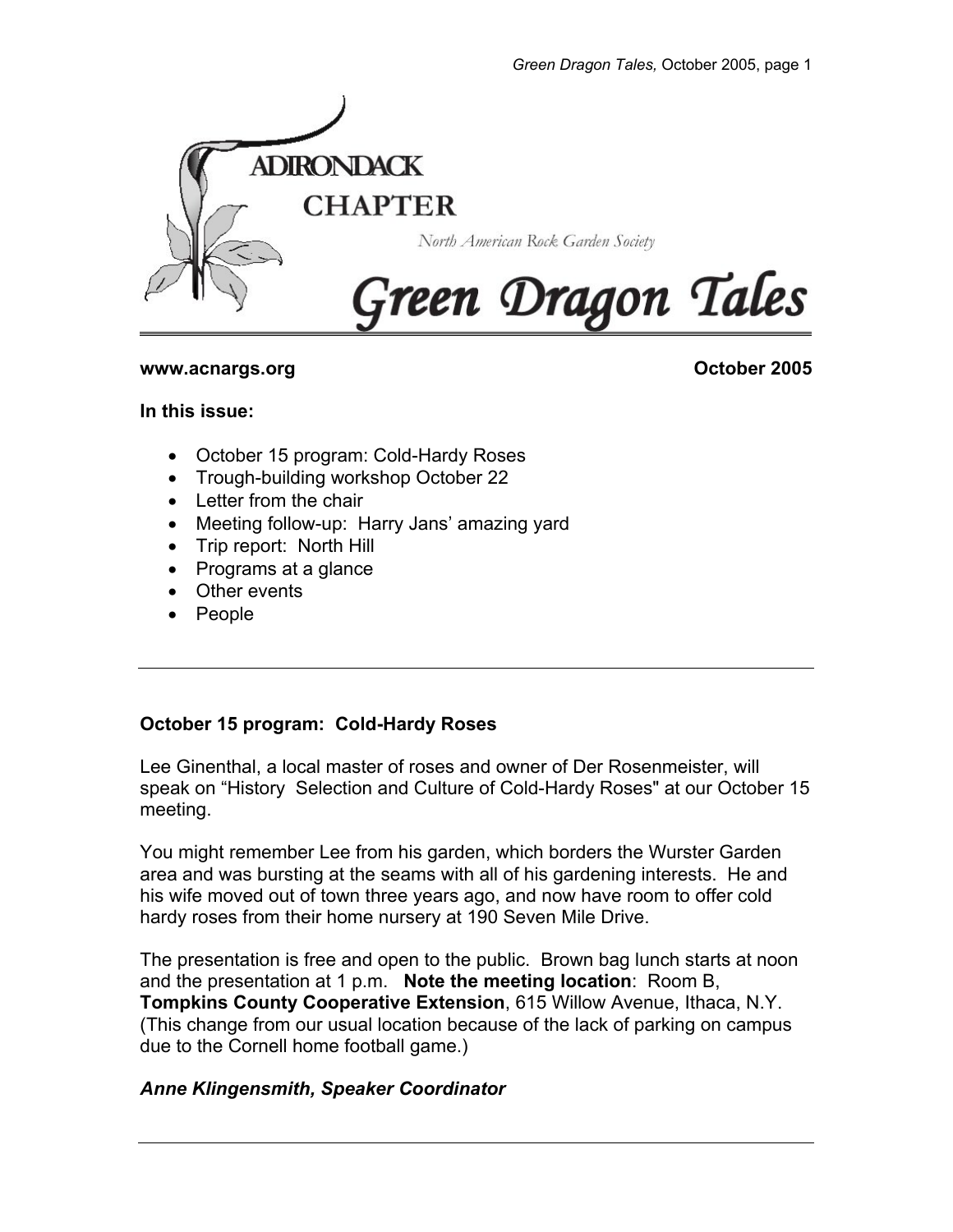# **Trough workshop October 22**

Are you interested in making an attractive, long lasting and functional planting trough of your own design? Come to the Chapter sponsored trough building workshop I'll be leading on Saturday, October 22 starting at 10:30 a.m. at 4-H Acres on Lower Creek Rd. (Not far from the NYSEG building east of Ithaca.) **Please call or email me to register beforehand so we know how much material we'll need.** (See below.)

We've secured the covered outdoor space there for this workshop. We we'll be able to make a big mess and a lot of troughs. The chapter will provide hypertufa mix, dye, bases for the troughs and expert direction. You bring gloves, goggles, wheelbarrows, enthusiasm, and a mold or form.

There will be a short trough-building overview, then we'll mix the hypertufa and start building troughs. This will be a very hands-on project. We will have a couple of concrete mixing machines on hand to speed up the mixing. We should wind up around 2:30 or so. So bring something to munch on.

The workshop fee is \$15 for one medium trough or \$25 for two medium troughs or one large. There very likely will be more mix at no extra cost for the intrepid who feel like making more.

**To register:** Call me 279-3852. (Best time to reach me is between 9 a.m. and 9 p.m.) Or you can email me at: robinia@lightlink.com. I'm glad to answer any questions you have beforehand. I have a lot of good ideas about what to use for forms and molds. This promises to be a very fun, fast paced and productive workshop.

**Directions:** 4-H Acres is located just north of Rt. 13 on Lower Creek Rd. northeast of Ithaca. From Ithaca, turn left onto Lower Creek Rd. at the first intersection after the intersection with Hanshaw Rd. From the east, Lower Creek Rd. is the first right after the intersection of Rt. 13 and Rt. 366. See map at: http://www.cce.cornell.edu/tompkins/association/maps/4hacres.html

## *Tom Myers*

## **Letter from the chair**

It sure was a treat to host Harry Jans at our September meeting for not one, but two presentations! That man has added new meaning to the expression "green thumb." Everything he touched seemed to turn lush and floriferous. Of course, the key to his success is preparation – he's unquestionably a master at providing alpines with the right growing conditions.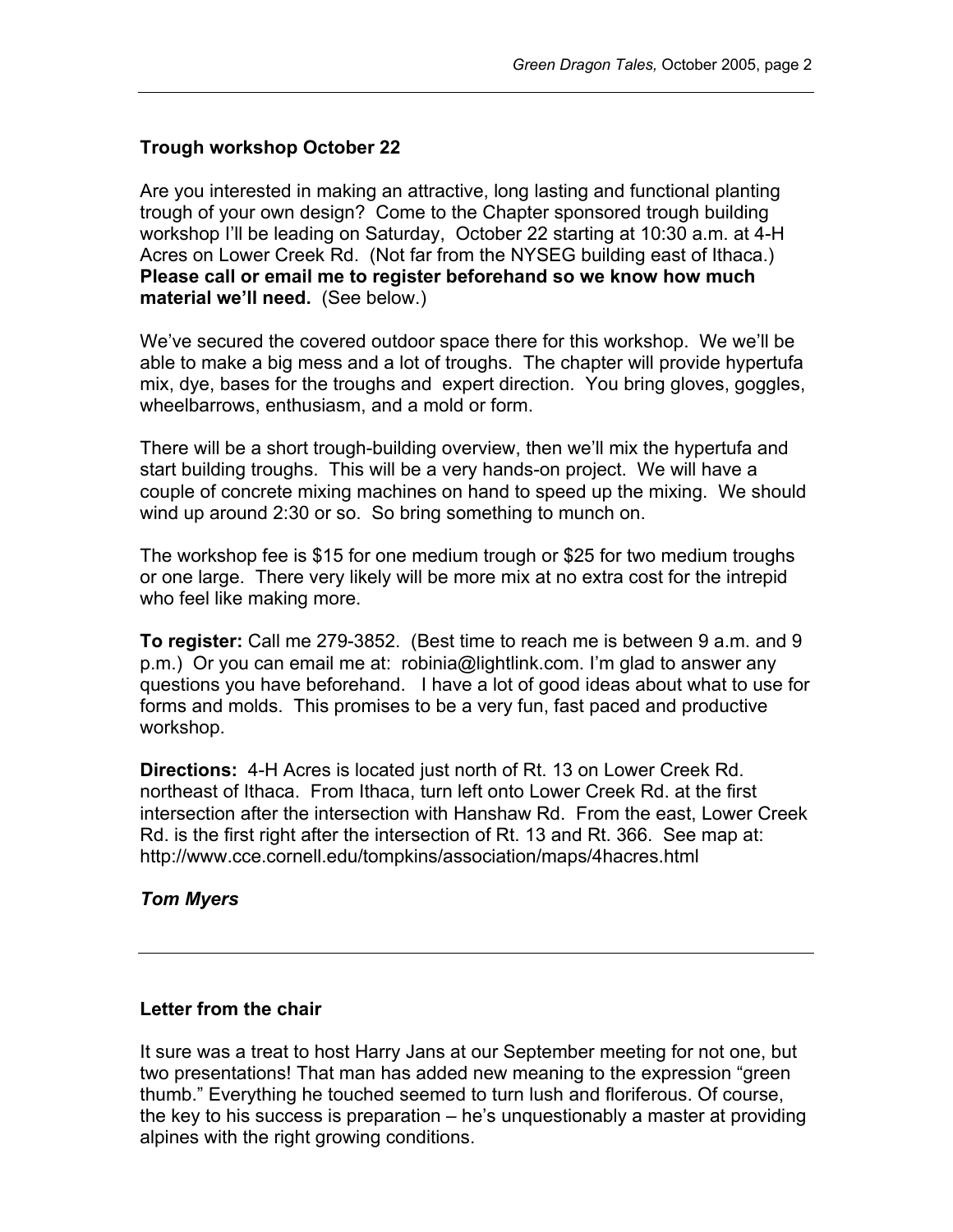This meant doing his homework, in many instances by seeing the plants growing in their natural habitat. He used tufa as literal building blocks in his garden and never shied away from new projects. (See "Meeting follow-up: Harry Jans' amazing yard," below.) One of the most memorable slides in my mind was of a dump truck emptying its load of tufa at his home. I was very impressed with his stamina for building new gardens and more than a little envious of his stone-free soil.

Our plants-of-the-month featured a number of plants we had just viewed and touted by Harry. I want to thank Billie Jean for her thoughtful selection. Much to my delight, she has repeatedly been consistent in coordinating our plant sales to the speaker's topic.

From his extensive travels to China, Harry has produced two DVD's, which I have ordered for the Chapter. The DVDs highlight alpines of China from his travels there. We'll plan to show them at one or more programs next year. After that we will offer them for loan to our membership.

Our September meeting was held at Cooperative Extension as will our October meeting since Cornell has another home football game, and that makes campus parking next to impossible. The room was packed with near record attendance with forty-four signing our attendance book and maybe a few more. Wow! In the month ahead, we will also hold a trough-building workshop, the details of which are outlined in this issue. You can look forward to trying some new tips and tricks that Ken Hover, "Dr. Concrete," offered when he spoke in March. It should be a good one, so plan to join us next month.

Good gardening everyone,

*Carol Eichler, Chair* 

# **Meeting follow-up: Harry Jans' amazing yard**

Most gardeners struggle with the dynamic tension between the wild nature and human-dominated environments. With too much space and too little time, my plantings are way on the wild side. But after watching Harry Jans' presentation, "My Own Rock Garden" at our September 17 meeting, I know I'd quickly change my ways if my planting space was limited to a city lot. I'd want a garden like his.

Every square inch of the Dutch Rock Garden Society president's modest-sized yard was crammed full with carefully installed and intensely managed plantings, including an alpine house, peat



Harry Jans with one of his famous hypertufa plantings. Photo courtesy Alan Grainger.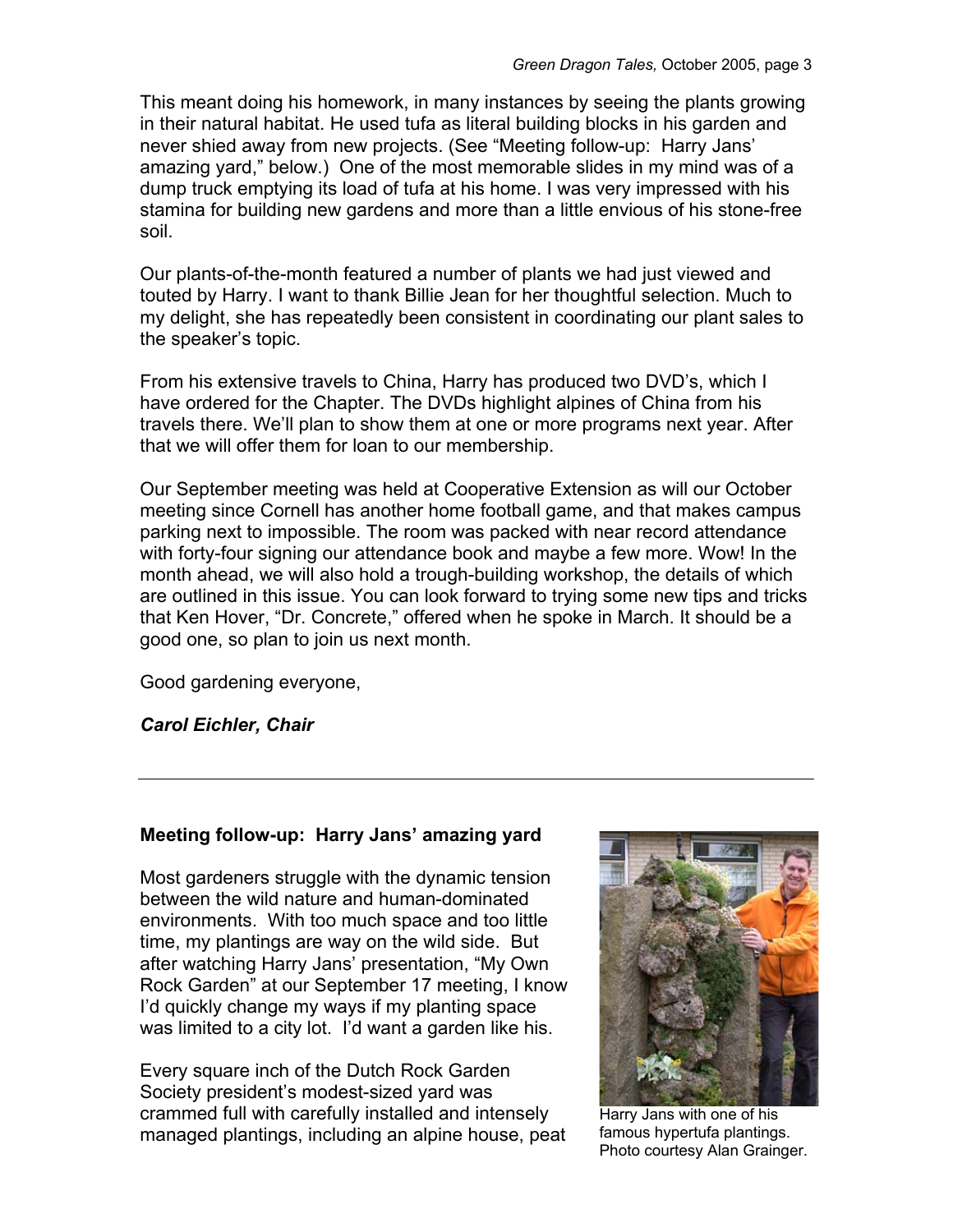garden, and a water garden with a recirculating stream.

But Jans' hypertufa walls are what really dropped my jaw. With only so much horizontal space to fill, Jans dramatically increases his planting space by creating vertical walls of hypertufa rock festooned with alpines.

One massive wall with hypertufa rocks sandwiched between tall, vertical columns of granite curbstone set on end replaced the privacy hedge separating Jans' yard from his neighbor's. Jans installs watering systems right in the walls as he builds them, then keeps an eye out for wilting of indicator plants (such as certain *Ramondas*) and switches on the water.

Jans admits that his style of gardening isn't cheap. But he believes that it's best to invest in good stone before you invest in plants. He starts many of the plants in his hypertufa walls by simply blowing seed onto the rock and seeing what comes. This fall, as I scatter seedheads of plants I'm trying to encourage into new areas, I'll take heart knowing that Harry and I share at least a few practices, even if our results are wildly different.

Jan's website hasn't yet been translated into English, but it's filled with wonderful pictures: www.jansalpines.com

#### *Craig Cramer, Editor and webmaster*

## **Trip report: North Hill**

On June 30 six members of Adirondack Chapter NARGS and friends and family joined the annual garden tour hosted by Wayne Winterowd and Joe Eck, horticulturists and nationally known authors (see, for example, *A Year at North Hill: Four Seasons in a Vermont Garden*), at their home, North Hill.

North Hill is located in the extreme southern portion of Vermont and almost midway across the state. The zone 4 garden, includes an extensive vegetable plot and landscaping that integrates a continuous flow of perennial beds, shrubs, trees, lawns, an arbor walk, wild areas and an eye-popping rock garden and wall garden. It is at once a "sit and contemplate" place and a feast for the senses that leaves one eager to explore around the next bend in the stone pathway.

One comment heard several times during the self-guided tour was, "If it's this nice now, I wonder what the July and August tours are like?" Our group agreed it would be worth going back another year to see.

Several of us went from North Hill the short distance south to the bridge of flowers in Shelburne, Mass., which is a striking and unusual sight. Located in the same town are rare geological pothole rock formations in the river running through the village.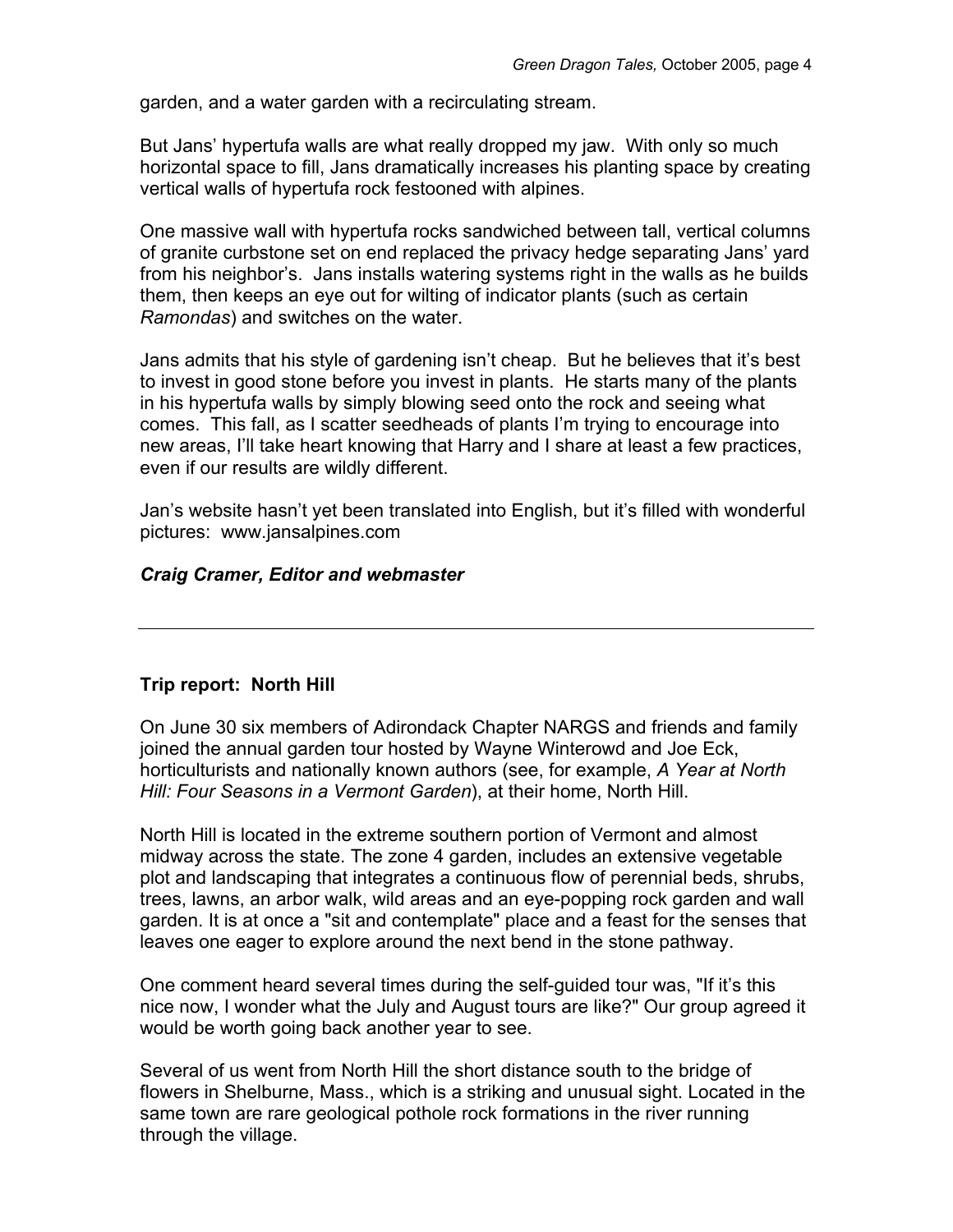The trip was a comfortable one day drive and definitely worth seeing for the garden enthusiast. Unless arrangements are different next year, the garden is open only three times during the summer, and you must make reservations. Donations are requested to help support the Aids Project of Southern Vermont. For details, see: http://www.aidsprojectsouthernvermont.org.

## *Alice Davis, Trip/tour co-coordinator*

#### **Programs at a glance**

- **Oct. 15:** Lee Ginenthal, local master of roses and owner of Der Rosenmeister, on cold-hardy roses. Tompkins County Cooperative Extension, Ithaca. 1 p.m., brown bag lunch at noon.
- **Oct. 22:** Trough-building workshop. 10:30 a.m., 4-H Acres, Ithaca. (Off Rt. 13 near NYSEG.)
- **Nov. 19:** Annual Meeting & Lunch. Members share tips on overwintering plants in pots. Art Trimble reports on national NARGS conference. Whetzel Room, Plant Science Building, Cornell.
- Updates and more information: **www.acnargs.org**

## **Other events**

- **Cornell Plantations Lecture Series:** Wednesday evenings (except Oct. 12) through Nov. 16, 7:30 p.m., Alice Statler Hall Auditorium, Cornell University. Schedule: www.plantations.cornell.edu/education/lectures.cfm
- **Jan. 27-29: Master Class in Rock Gardening** sponsored by Manhattan Chapter, North American Rock Gardening Society. More info: www.nargs.org.